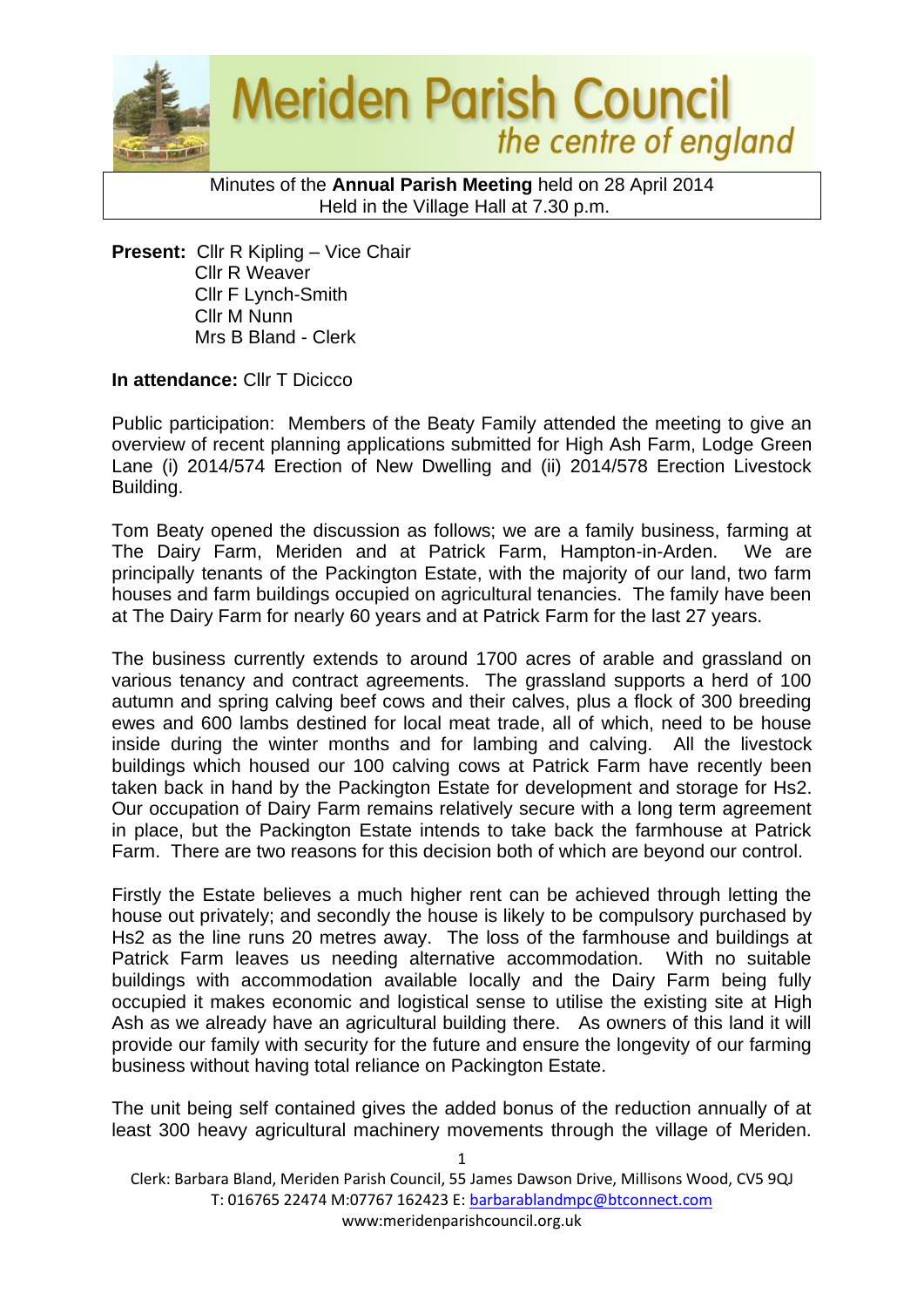

The house and building as a unit are a necessity for the continual welfare and bio security of our livestock enterprises. To ensure our continued good relationship with the local community we are utilising existing roadways and tracks and siting the proposed dwelling to minimise impact.

Cllr Kipling asked if advice had been sought from SMBC? Mr Beaty replied he had used an agricultural officer from Rugby.

Cllr Lynch-Smith asked if residents in Lodge Green Lane had been consulted? Mr Beaty replied that reasons have been given to neighbouring properties and there had been no objections by residents.

Cllr Kipling asked why an agricultural worker's dwelling needed a double garage? Mr Beaty replied that shown as a double garage, it will be the farm office.

Cllr Lynch-Smith asked that materials will be used? Mr Beaty replied that Warwickshire Brick will be used.

Mr Beaty advised that the planning applications will go before planning committee on  $14<sup>th</sup>$  June and the closing date for comments is 21<sup>st</sup> May.

Members thanked the Beaty Family for taking the time to appraise Parish Councillors of their plans.

## **1. Welcome & Apologies**

Cllr Kipling opened the meeting and accepted apologies from Cllr Bell, Cllr M Lee, Cllr P Lee, Cllr Haque and Cllr Barber. Members wished to record the sad news of the death of Cllr M Lee's mother earlier this afternoon and offer their deepest sympathy to the family.

## **2. Declarations of Interest**

There were no declarations of interest.

## **3. Minutes of 24 th March 2014**

Members had been circulated minutes of 24<sup>th</sup> March 2014 for consideration prior to meeting. Cllr R Kipling proposed approval of minutes, seconded by Cllr Weaver.

IT WAS RESOLVED Members accepted minutes of 24<sup>th</sup> March 2014 as read.

# **4. Chair's Annual Report**

*In the absence of the Chair, Cllr M Lee, due to extenuating circumstances, Cllr Weaver presented the Chair's Annual Report as follows.*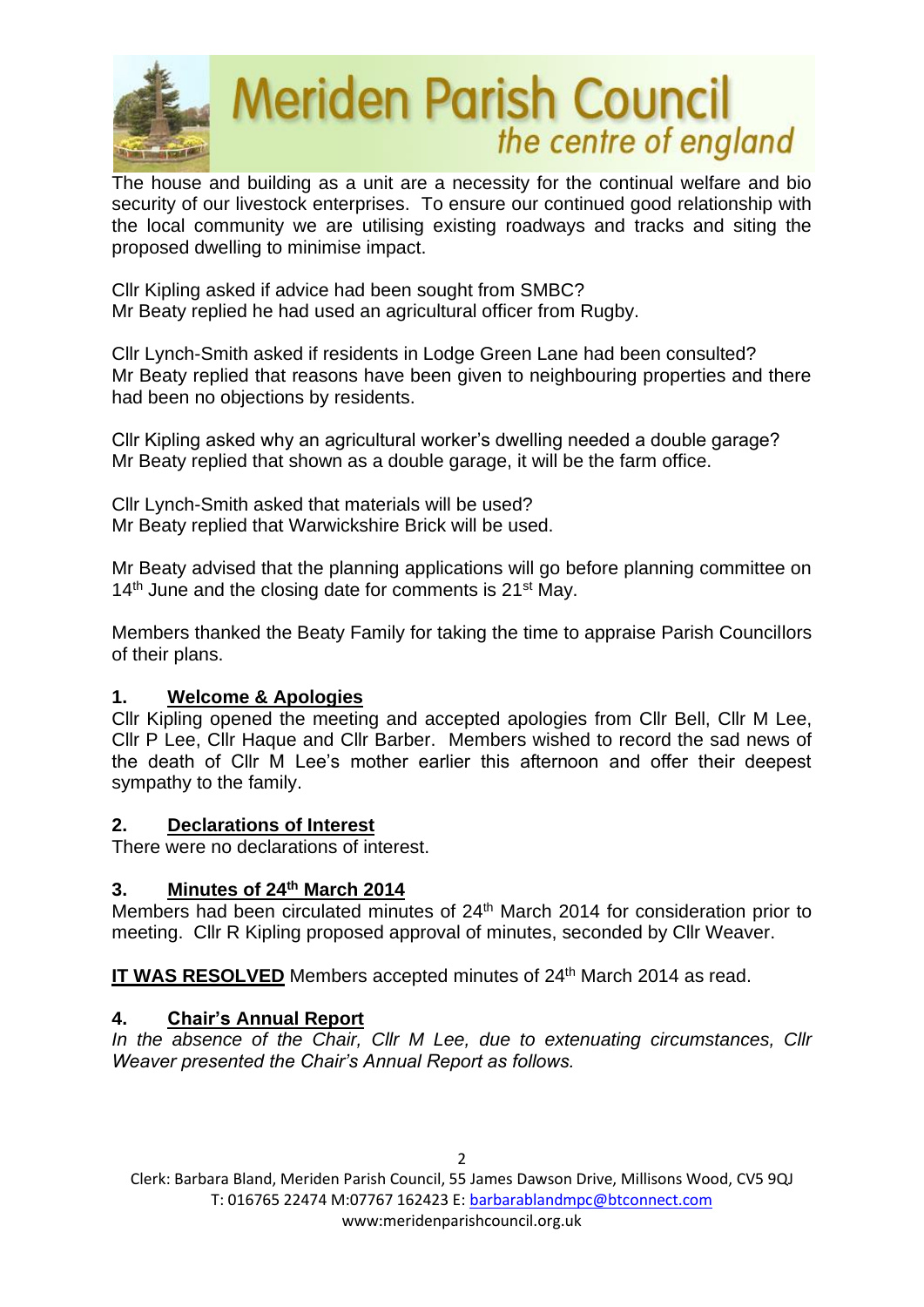

*It has been another challenging year made particularly so as most of us have suffered personal setbacks. Despite the setbacks, we have achieved a lot and a great part of this has been thanks to the excellent work of our Clerk Barbara Bland.*

- *£1.6million sale proceeds from Meriden Gate were transferred from SMBC to Meriden Parish Council.*
- *We continued to meet with Neal Thomas from SMBC over the flooding issues which came to a satisfactory conclusion in January when they announced they had secured £75K in funding to do the necessary works.*
- *Cameo successfully relocated to the pavilion when the Community Centre closed. Two new bungalows are nearing completion at the centre's location on Alspath Road.*
- *We continue to work with SMBC to improve facilities at our library. Works will commence in September or October this year for roof and damp repairs and the installation of a new computer suite.*
- *The bench on the Village Green was repaired and turned inwards facing the shops.*
- *Allotment holders now have a licence to occupy their plots until 2015 at Leys Lane.*
- *A 'Pool Tidy' took place in September with volunteers from National Grid.*
- *A new cricket team approached us to use the sports park as their home ground. Renamed Meriden Spartans CC, they have been providing free cricket training for 5-15 year olds since August last year.*
- *New signage went up at the main entry points to Meriden and Hampton 'NO HGV QUARRY TRAFFIC'.*
- *The post office bin was replaced with a larger one and the original was resited outside the school.*
- *Meriden Sports Park Ltd was established in November 2013.*
- *Packington Estate offered us land to rent behind the sports park for extra pitches which is subject to attaining funding from Sport England and the ECB.*
- *A WW1 working group was formed with members of the community to plan events for the Centenary Commemoration.*
- *We worked with Solihull Area Committee to revise the charter between SMBC and all town/parish councils which has now been adopted and its template is to be used by Warwickshire County Council.*
- *We submitted our response to the HS2 Environmental Statements on behalf of the Parish opposing the HS2 railway.*
- *The Hunt family paid for the restoration of the memorial plaque on the village roundabout which was originally unveiled by Alderman Bernard Hornby Hunt in 1962.*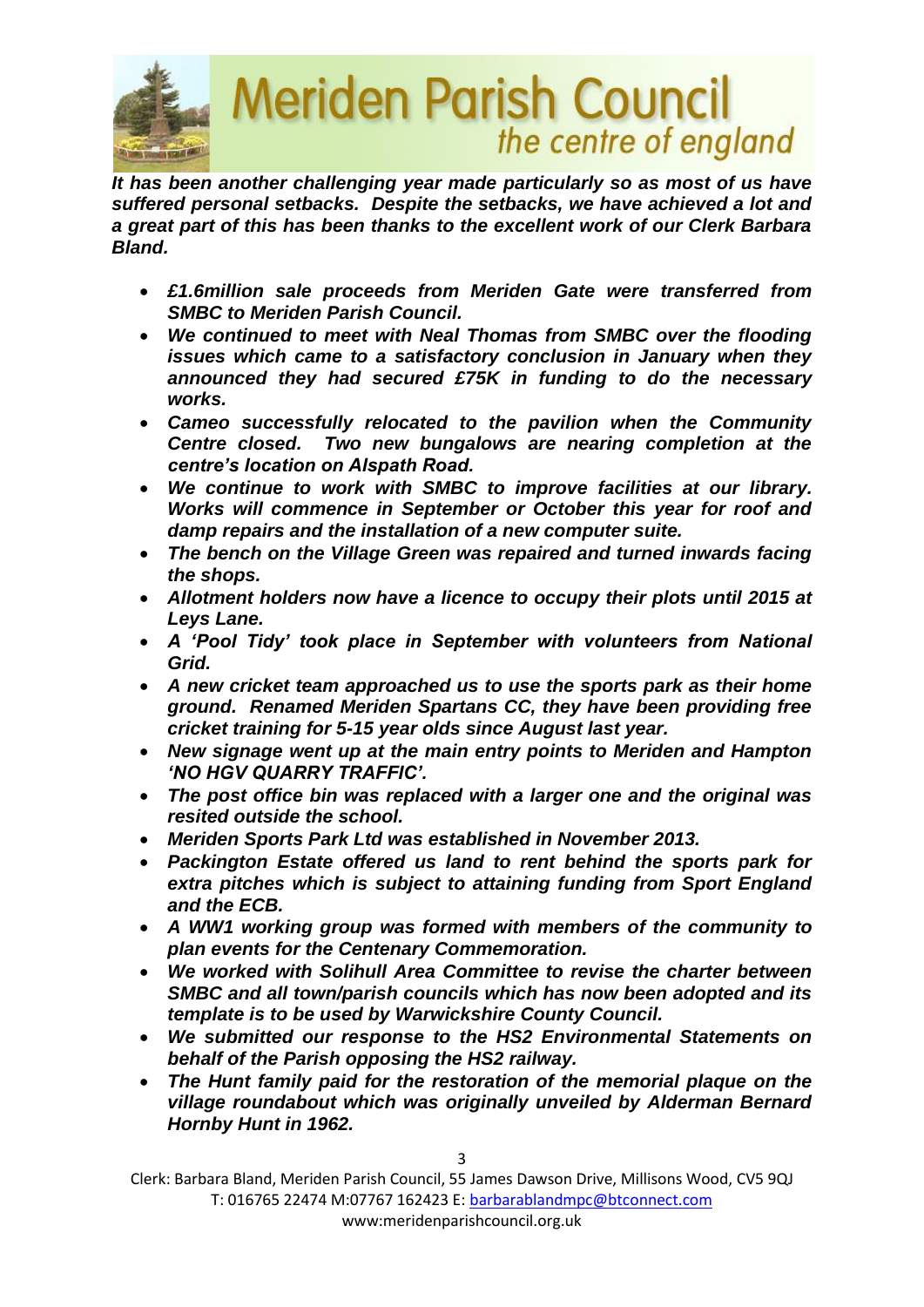

*This year it was unveiled by the Mayor Councillor Joe Tildesley.*

- *A yew tree has been planted on Coronation Island.*
- *The footpath and copse behind the sports park has been offered to the parish by Packington Estate*

*Planning matters and issues have taken up a lot of our time.*

*Eaves Green Lane reached a near conclusion as the occupants vacated the site in April last year but the ground has not been reinstated to the satisfaction of RAID or the Parish Council. We have raised our concerns but as the owner has been out of the country for sometime Solihull Council is resigned to let nature take its course.*

*Housing developments at Meriden Gate and Leys Lane have caused problems for residents and the Clerk works hard to resolve the issues with the developers and Solihull Council. We lobbied for a pedestrian crossing on Fillongley Road but Solihull Council's traffic survey concluded it wasn't necessary.* 

*Jephson Housing who owns the Firs are proposing 20 new bungalows on their land behind the Firs and the Parish Council has raised concerns over its greenbelt status. Our Visual Design Statement identified the land on Birmingham Road (former garage and caravan Storage Park) as the ideal location for bungalows to meet the needs of older people in the Parish. This land has now been sold and we do not know yet what plans the owners have for its redevelopment.*

*The Quarry Liaison Group has been meeting quarterly since March last year. A special thank you goes to Lynn Parker who represents the residents of Meriden. She has worked hard with our clerk to help us mitigate the quarry traffic and respond to planning applications for Area G and the recycling centre proposed by NRS Wastecare.*

*We commissioned an arboricultural report on the horse chestnut tree in the Village Hall car park to ensure it is protected when the car park is renovated. It is also Meriden's first memorial after the First World War which commemorates the pupils of the Old School who fought in the war. As such, the WW1 working group adopted it as their logo.*

*The parish council agreed to support the petition against HS2 from Berkswell and Hampton in Arden up to £5K so as Meriden's position is put forward.*

*Birmingham Airport consulted with the community over the new flight paths. Flight path trials take place this month and they will present their findings to us once completed.*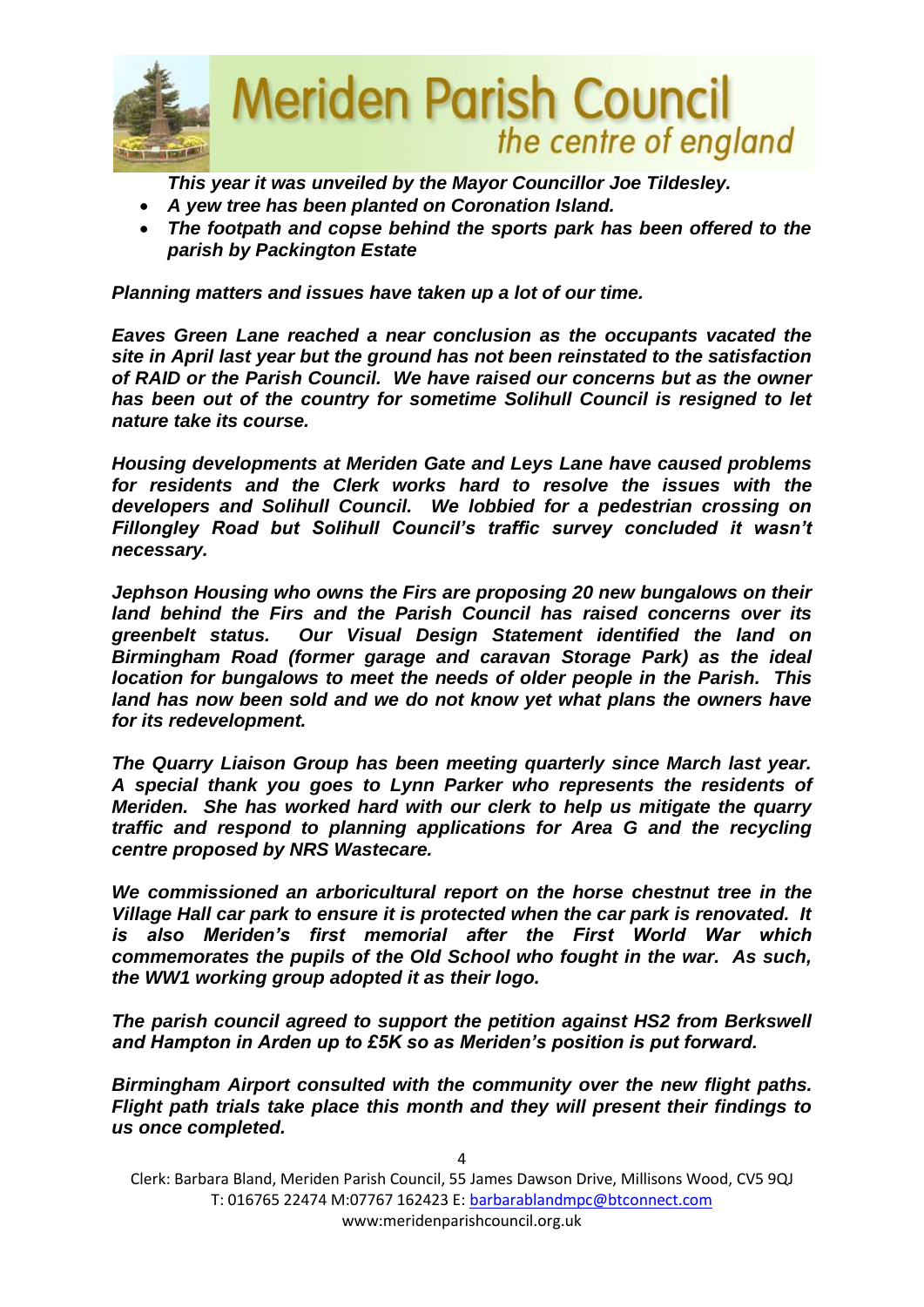

*Community events were once again successfully organised. We send a special thank you to Alan Lole for the Sunday Funday on the Village Green in June and the Meriden Tree of Thought. Special thanks also go to Meriden Rotary Club for the 9th Meriden Megaride in June and the 2nd Santa Fun Run in December. Meriden's three churches held a carol service on the green in December which was well attended, despite the inclement weather.*

**IT WAS RESOLVED** Members thanked Cllr Weaver and acknowledged the excellent work achieved by the Parish Council. On behalf of Members Cllr Weaver formally wished to record thanks for the Clerk's outstanding work during this last financial year.

#### **5. Standing Order Review**

This item is deferred to next meeting.

#### **6. FINANCE**

#### 6.1 April Payments

Members received April payments for approval. The Clerk advised a transfer from base rate tracker account to Business account will be required via an electronic transfer. Members further considered approval for SLCC subscription, ICO Data Protection renewal and Zurich Insurance renewal for 2014-15.

**IT WAS RESOLVED** Members unanimously approved payments list, transfer request and renewals as above.

#### 6.2 Land Investment(s)

The Clerk informed Members that she had applied to the Land Registry for various land ownership and subsequently visited the Land Registry offices in Coventry on 25<sup>th</sup> April. She will be attending a Land Registry Advisor to further research and obtain maps and land ownership details. Cllr Weaver stated that identification of land holding is required for future burial and allotment sites.

**IT WAS RESOLVED** Members unanimously approved Clerk's actions and the clerk will update Members at next meeting.

#### **7. Progress Reports**

#### 7.1 Village Hall Management Committee

Cllr Lynch-Smith reported that land ownership of Village Hall site is almost confirmed. She further confirmed that the "Big Picture Show" is underway with Warwickshire's Live and Local Initiative, with 4/5 box office films lined up to be screened in the Village Hall with War Horse showing on  $7<sup>th</sup>$  June as part of Meriden's Centenary Commemoration events. Cllr Lynch-Smith talked about a time capsule for Meriden being placed under a Centenary Memorial being created at the National Arboretum in Staffordshire commemorating "horses in conflict".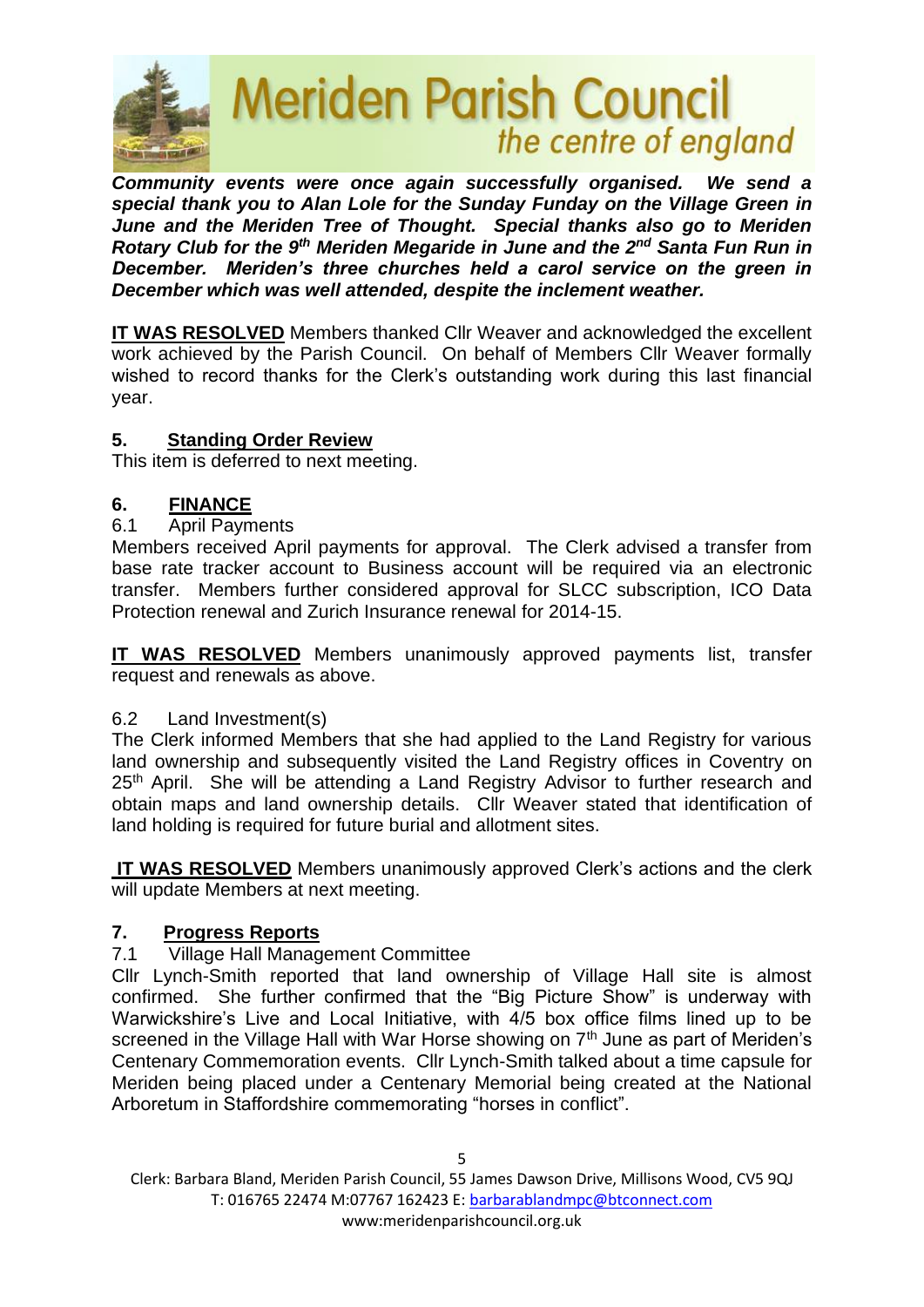

Cllr Dicicco asked how the rural cinema was being promoted? Cllr Lynch-Smith replied that film notices were in process and these would be displayed in noticeboards, public places such as surgery, local businesses and Library.

7.2 Community Governor for Meriden C of E School

Cllr Weaver reported that there is a finance meeting today.

Ofsted is expected this term and an Ofsted working group will be doing a review of paperwork. Full Board of Governors meeting is scheduled for Wednesday.

**IT WAS RESOLVED** Cllr Weaver will provide meeting updates at next meeting.

7.3 War Memorials

Cllr M Lee had dictated to the clerk the following for Member's consideration:-

# **Cyclists Memorial Cleaning**

Three quotations have been received from:-

- 1. Ralph Ledbrooke
- 2. IMI
- 3. Steven Hill

The Memorial was cleaned 12 years ago by Mr Ledbrooke and the Parish Council paid for this. Cllr Weaver advised that considerable discussion had taken place with the stone mason regarding the individual quotations to ensure cleaning was undertaken without incurring any damage.

Cllr M Lee proposed to accept Ralph Ledbrooke quotation and for the Parish Council to pay. It should be noted that we have received £100 from the Chippenham Wheelers towards the cost of cleaning and requests have been made to the Bidlake Trust and CTC.

**IT WAS RESOLVED** Members considered Cllr Lee's proposal. Cllr Weaver proposed acceptance and this was seconded by Cllr Kipling, with Members voting 3:1 in favour of Mr Ledbrooke.

The Clerk updated Members on the quotation for flags now received from Scouts and Parish Council. Cllr Lynch-Smith requested flags to be purchased only if they are made in England and of cotton material. The Clerk is to contact both organisations and confirm flags are made in England and of cotton. In principle subject to the Clerk confirming the above, purchase should be made for new Union and St George flags.

**IT WAS RESOLVED** The Clerk will order from appropriate supplier in accordance with Member's request above.

7.4 Pool Tidy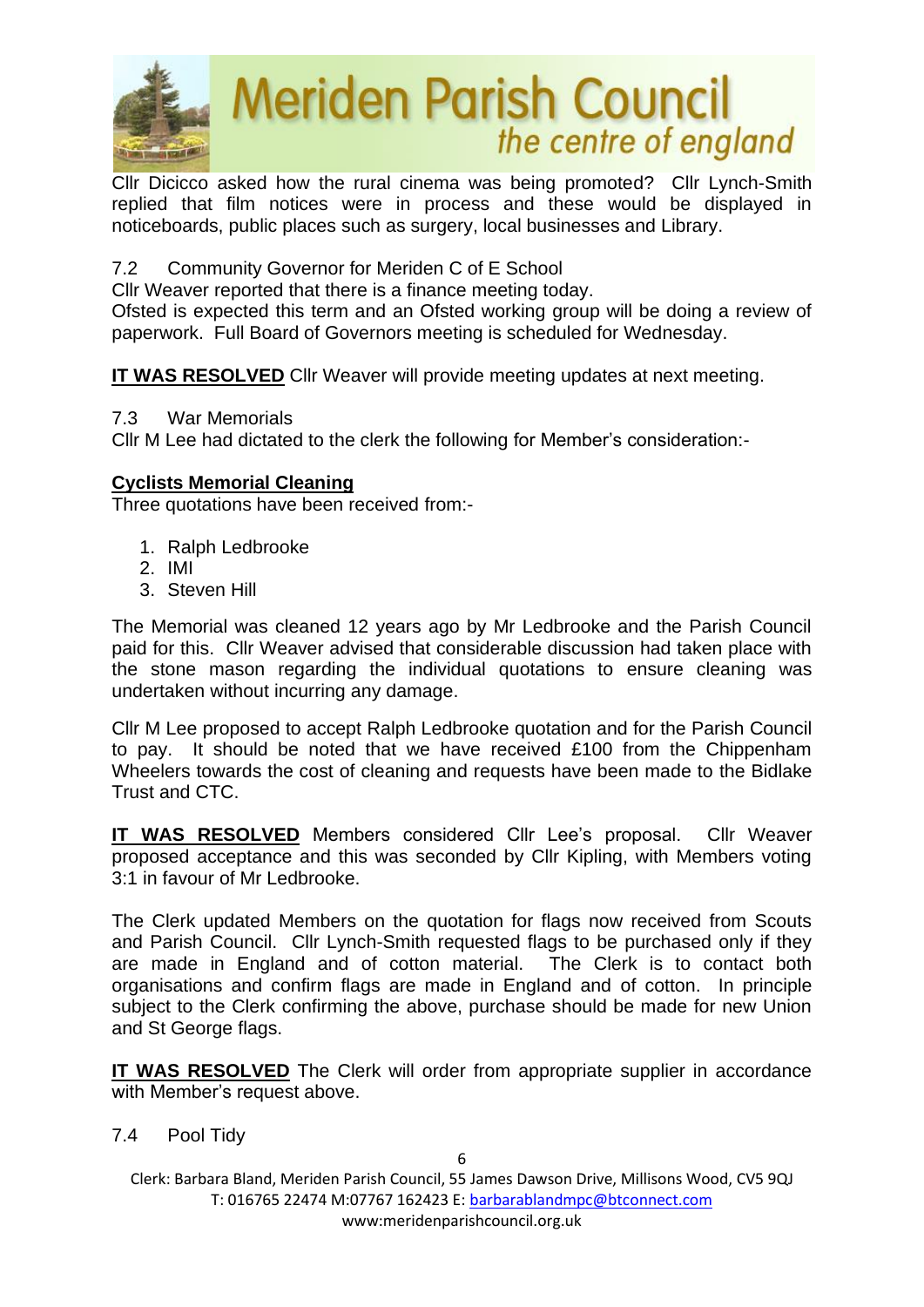

Cllr Kipling confirmed the Willow to be pollarded and for the Clerk to contact SMBC Tree Officer, Darren Parkin. He also advised the cutting back of trees between Pool and Club car park that have exceeded two years growth.

## **IT WAS RESOLVED** The Clerk will contact the Tree Officer.

#### 7.5 Allotment Representative

The Clerk reported there is now one vacant plot. Cllr Kipling stated that SMBC let themselves down with enforcement. Cllr Lynch-Smith stated the curbs and verges are broken and muddy with extensive hedgerow damage.

**IT WAS RESOLVED** The Clerk was requested to write to SMBC and speak with the Neighbourhood Co-ordinator regarding what had happened with the CPRE campaign to remove signs as all the signs along the Meriden mile slowing traffic to 30 mph is not being enforced.

#### 7.6 Footpaths/Forum

Cllr Lynch-Smith reported that a Walk Programme is published and she join the two local walks in Berkswell on  $4<sup>th</sup>$  June and Meriden on  $15<sup>th</sup>$  June; if anyone is interested in finding out about walks and dates please let her know or go to website.

#### 7.7 Quarries Liaison Group

Cllr Kipling stated Cornets End Lane is a disgrace with very little action from SMBC to maintain and keep clean.

The Clerk advised she had circulated the formal response regarding planning applications 2014/474 and 2014/476 for Area G operations setting out conditions for consideration, providing a brief overview for Cllr Dicicco who requested a copy of the letter be emailed to him.

Cllr Weaver formally recorded thanks to Mrs Parker and the Clerk for their diligence and efforts to reduce the impact of Area G operations.

**IT WAS RESOLVED** Members acknowledged the work of Mrs Parker and the Clerk.

7.8 Solihull Area Committee Nothing to report.

7.9 (i) Tree Warden Nothing to report.

7.9(ii) TPO List

Cllr Lynch-Smith advised that Charles (local Arboriculturist) was ready to start photographing trees and recording their geographic location cross referencing list, tag and map. The cost is £150 and approval was requested. Cllr Weaver asked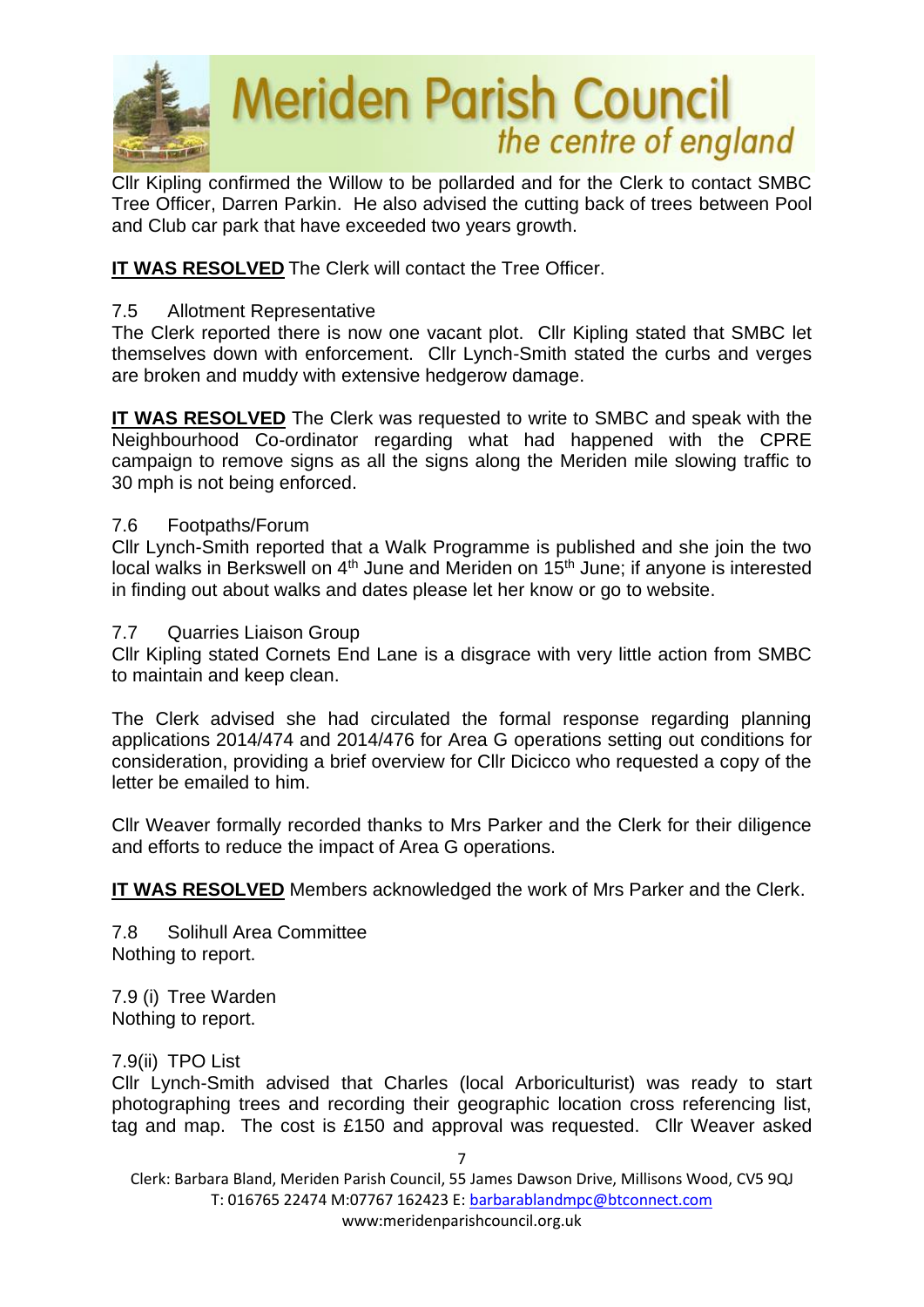

how many days would be required? The Clerk asked if £150 was a lump sum payment or a daily rate in which case a formal quotation would be required outlining number of days. The Clerk was requested to obtain information available from SMBC. Cllr Lynch-Smith was asked to confirm cost.

**IT WAS RESOLVED** Cllr Lynch-Smith and the Clerk will report back at next meeting.

7.10 Community Surgeries The Clerk reported no residents attended April's surgery and there was no attendance by PCSO's at recent Beat Surgery.

7.11 Community Speed Watch Nothing to report.

# 7.12 Hs2

Cllr Weaver advised that the 2nd reading of Bill was being read today. Residents are writing to MPs and also petitioning. Meriden is not petitioning as there is a need to do this personally at Committee. Approval was given at last meeting for 5K financial contribution to Berkswell PC for Meriden's mitigation to be included; Cllr Weaver has advised Cllr Graham Locke, Chair of Berkswell PC, who is grateful for this contribution.

Cllr Kipling asked if the financial contribution will make any difference to outcome? Cllr Weaver replied that it will help to get environmental mitigation. Cllr Dicicco confirmed this to be sensible as the environmental impact and devastation Hs2 will cause is enormous and the petitioning process dates back to Victorian times; it has to be worth mitigating to keep roads open and reduce impact during construction. Cllr Weaver reaffirmed it would be wrong for the PC to do nothing and she had already submitted the environmental statement on behalf of Meriden PC. Cllr Dicicco had attended local petitioning evenings with the Parliamentary Agent and Cllr Locke had sent a summary mitigation; Cllr Dicicco further added that it would be good if residents support what SMBC is petitioning for as Ian Courts is doing good work but Hs2 is very dismissive, and if local residents do not support SMBC then some of the "asks" will not be considered and there will be a greater impact on local communities by construction traffic.

**IT WAS RESOLVED** Cllr Weaver will continue to monitor and report back to Members.

## **8. Clerk's Report on Urgent Decisions since last meeting**

The Clerk circulated by email to Members her actions since last meeting. There were no questions and the Chair expressed Members thanks and acknowledged content.

## **9. District Councillors' Reports**

Cllr Dicicco advised:-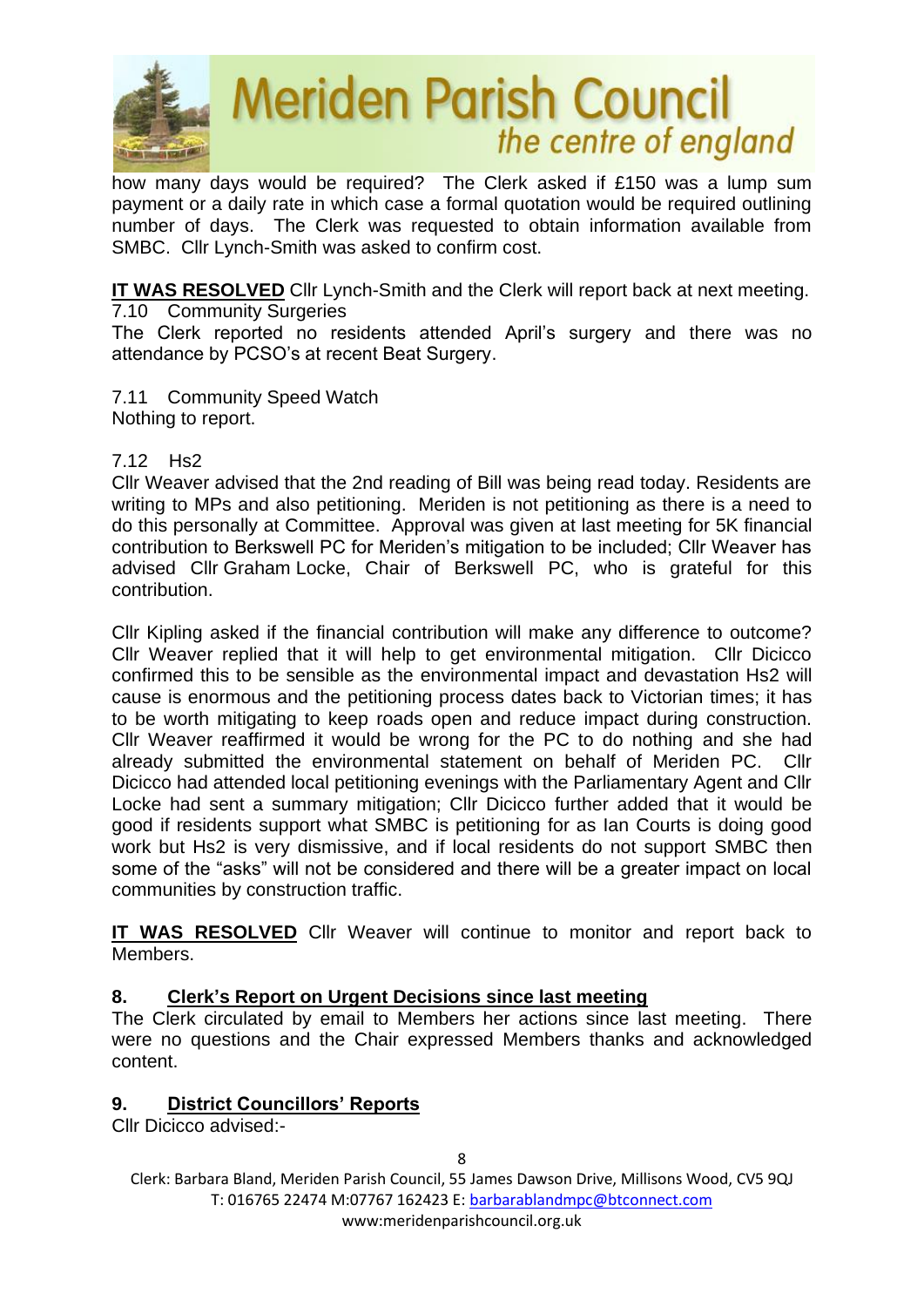

(i) Hs2 petitioning process is underway with Parliamentary Agents and this is being heard in the House of Commons this evening; (ii) the runway for Birmingham Airport is being trialled with new routes which is causing louder noise at take offs and (iii) Duggins Lane housing development will be providing 30 affordable houses. This site has been controversial due to density of development and increased traffic and is not identified in Solihull's local plan.

Cllr Weaver asked if there was a LOCAL allocations policy for Duggins Lane. Cllr Dicicco will follow up and report back at next meeting.

Cllr Weaver asked if there was a new allocations policy for Duggins Lane as this could prove useful for Meriden and future development sites. Cllr Dicicco will follow up and report back at next meeting.

**IT WAS RESOLVED** Cllr Diccico to find out about allocations policy for Duggins Lane and report back.

## **10. Meriden Village Matters**

10.1(i) Library Update The Clerk reported a follow up meeting was due for May.

**IT WAS RESOLVED** The Clerk to follow up with Cllr Lee and Library officers.

10.1 (ii) Historic Panels Nothing to report.

10.2 Village Commemoration WW1

Cllr Lynch-Smith reported that the working group is moving forward with the following events planned:-

Megaride relating to WW1; Football Match; Cricket Match; Family Picnic in the Park; adult and child trip to Imperial War Museum; Living History Group; Commemorative Film Night.

Information is being shared with residents and wider community with flyers being printed and circulated. The next meeting is 31<sup>st</sup> May at 10.00 am at Pavilion.

**IT WAS RESOLVED** Members unanimously acknowledged and supported the working group.

## **10.3 Meriden Gate**

10.3(i)£10K Update

The Clerk advised that SMBC are awaiting a definitive decision from the Parish Council and read the suggestions listed in 24<sup>th</sup> March minutes.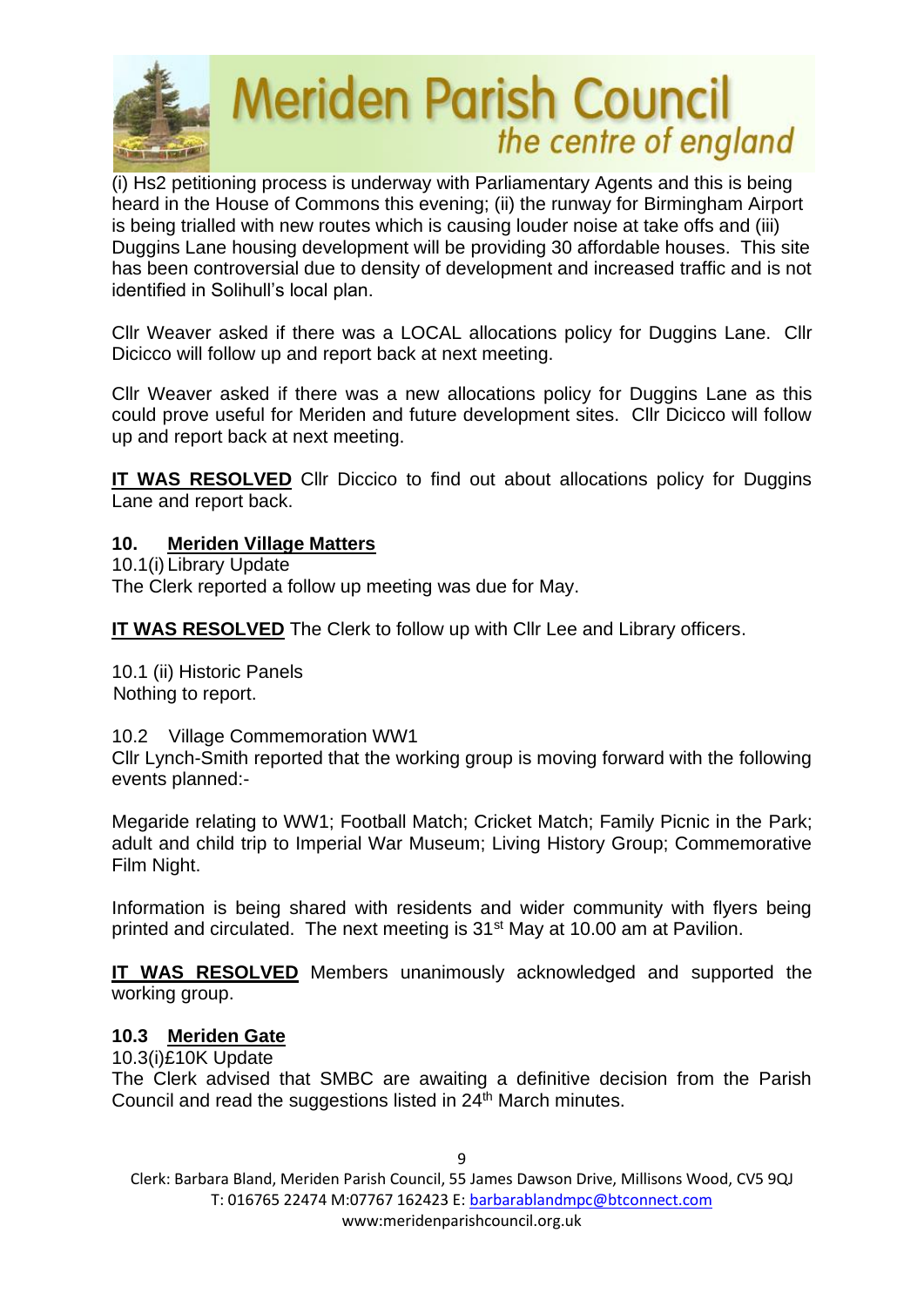

- (i) Contribution to new Library computers & IT Suite.
- (ii) Pedestrian Crossing Fillongley Road.
- (iii) Creation of car parking bays on Birmingham Road.
- (iv) Financial contribution to Berkswell and Balsall Common PCs for HS2 petition.
- (v) Playground resurfacing.
- (vi) Cyclist's Memorial cleaning and maintenance.

Members considered the options and unanimously agreed the 10K will be used as a contribution towards Library refurbishment and computer suite.

**IT WAS RESOLVED** Members unanimously approved that the 10K be restricted for contribution towards Library refurbishment and computer suite. The Clerk was instructed to liaise with Mike Swallow and David Waterson.

10.3(ii) Shared Space Urbanisation and Landscaping

The Clerk reported that she had attended a site meeting with residents and Solihull officers Danny Gouveia, Bruce Brant and Cllr Allsop. The officers listened to resident concerns regarding shared space, speeding traffic and landscaping. Danny Gouveia is revisiting Highways decisions and will report back. Whilst on site it was noted that there were exposed live cables lying on the boundary of Archery Road properties and Letitia Avenue since David Wilson contractors removed temporary fencing leaving rubbish and cables. The Clerk called National Grid as an emergency to make safe and reported actions to Mike Swallow and David Waterson who were pursuing David Wilson Homes under their health and safety policy. Cllr Weaver suggested a call to the Health & Safety Executive. Cllr Nunn also reported issues with litter and lack of response from David Wilson to finish the site to a satisfactory standard. He further suggested the Scouts were doing a community litter pick in June and suggested Meriden Gate as a site in need of a cleanup.

**IT WAS RESOLVED** The Clerk will monitor and update Members accordingly.

10.3(iii)Overage

The Clerk advised that she had received the following response from Mike Swallow regarding Cllr Kipling's question of the 40/60 split as follows:-

"The basis for calculation of overage and its split between DWH and the landowners was part of the original terms set out in the Development Agreement entered into between SMBC and DWH and approved by the Parish Council. The detailed review referred to above is ongoing. Once a figure has been agreed (or determined by a third party expert in the situation where DWH or SMBC cannot agree), it becomes payable to SMBC together with interest at bank base rate from the calculation date of 17 February 2014."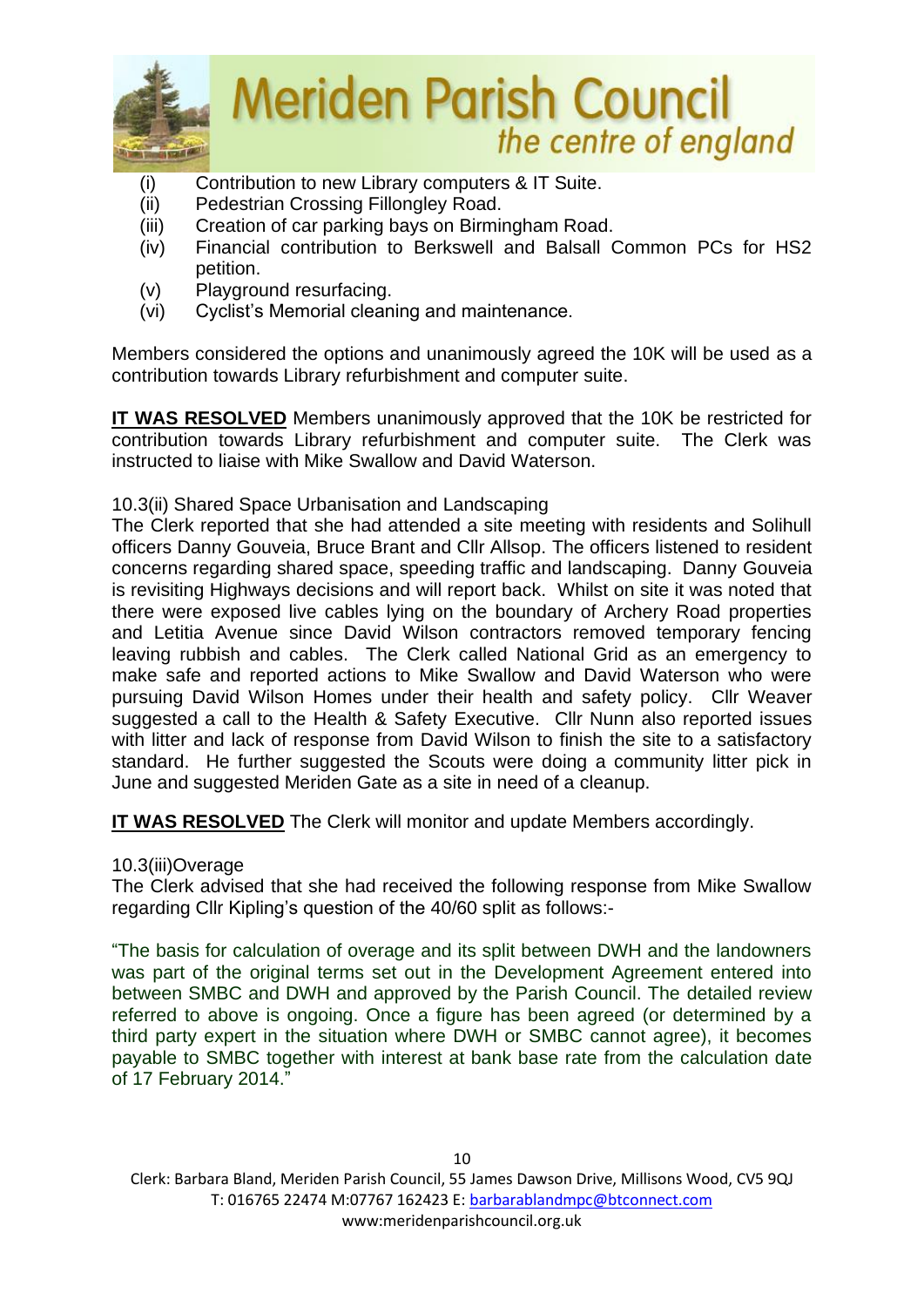

Cllr Kipling said this did not answer the question and stated that the Parish Council never agreed to a 40/60 split with DWH and SMBC. He requested the Clerk to follow up asking (i) when and where it was agreed and (ii) who agreed shared accountability?

**IT WAS RESOLVED** The Clerk will write to Mike Swallow for clarification.

10.4 Taylor Wimpey Development & Associated Works

There was nothing to report; however the Clerk circulated information that she had downloaded from Taylor Wimpey's website regarding Mulberry Gardens and a 330K financial contribution to Meriden's community for the provision of recreation, open space and play areas, and 25K towards highways and transport improvements. Cllr Allsop had advised the Clerk of this contribution during the Meriden Gate site meeting. Members were surprised and requested the Clerk write to Taylor Wimpey for clarification.

**IT WAS RESOLVED** The Clerk will write to Anne Wallace, Regional sales and Marketing Director.

10.5 Ashley Prior meeting Nothing to report.

10.6 Impact Survey

This item is deferred in light of correspondence with NRS and planning officers regarding Area G planning applications and traffic report therein..

10.7 Eaves Green Update

Cllr Kipling confirmed all Members had seen the response previously circulated.

**IT WAS RESOLVED** Members acknowledged receipt of Anne Brereton response.

10.8 Copse/Footpath

The Clerk advised she had received the following response from David Keaney:-

"In terms of the proposal for the Parish Council to formally register the land in their ownership and to dedicate a route across it as a public footpath, the first step must be for the Parish Council to get to the bottom of and formalise (if it so wishes) its ownership of the land. I would suggest that you will need to approach the Land Registry and seek formal advice on how to proceed. The following guidance note may be of use; however I would suggest that the Parish Council may wish to seek private legal advice should they be intent in formally registering an interest in the land. The guidance note can be found here: <http://www.landregistry.gov.uk/public/guides/public-guide-13>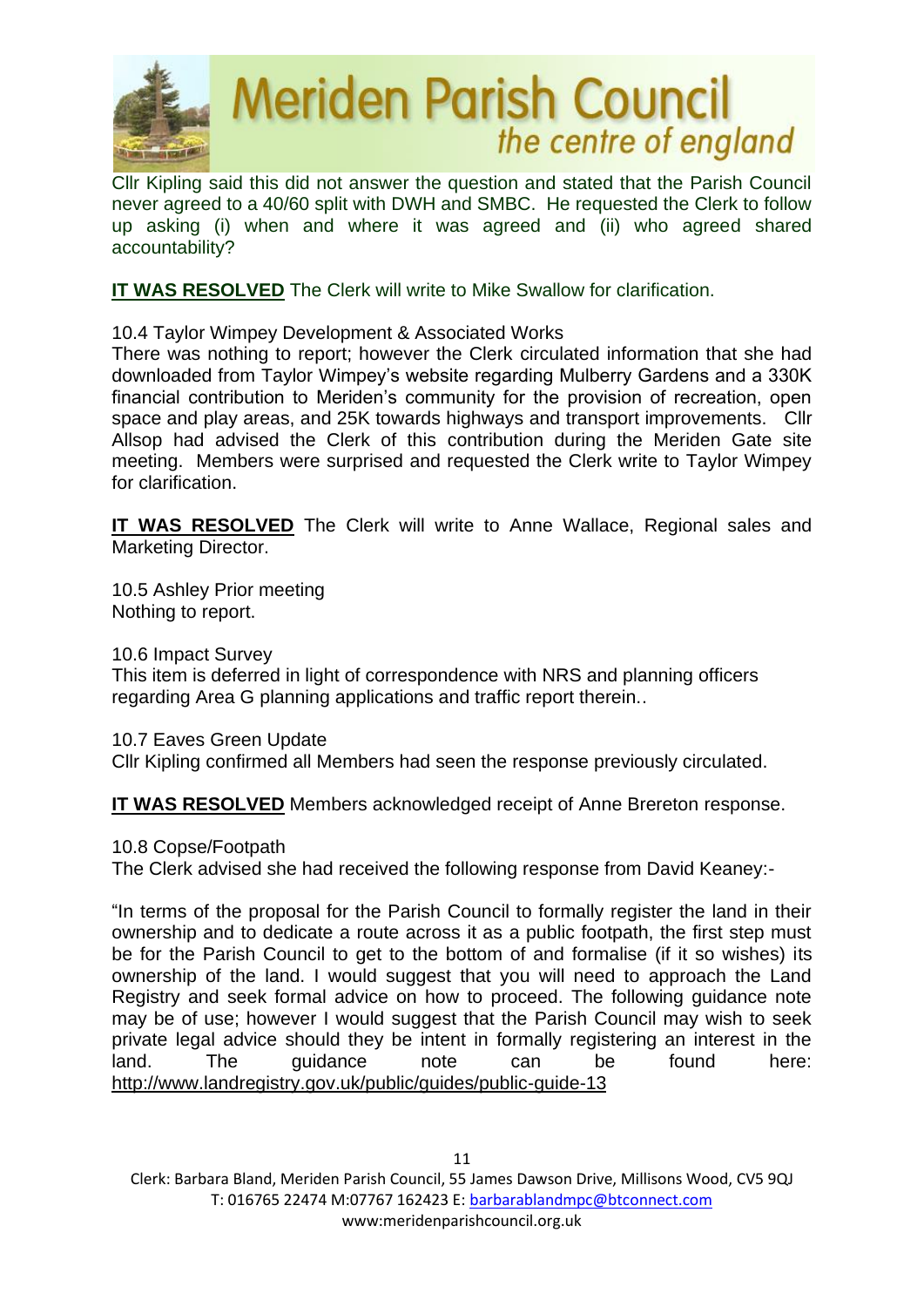

Having inspected the Councils landownership records I can confirm your belief that the adjoining section of land at the bottom of Strawberry Fields is in the ownership of the Council. It is registered as public open space and therefore there is already access for the public across this land. Therefore there is no requirement for a public right of way to be created across this section as public access and protection already exists."

The Clerk further reported that she had applied to Land Registry for land ownership details and this will be discussed at tomorrow's Land Registry meeting. The Clerk is also meeting with local Historian Doreen Agutter for historical evidence of ownership to support Parish Council application for land registration as per Packington Estate letter.

**IT WAS RESOLVED** Members acknowledged the Clerk's actions who will update at next meeting.

# **11. Meriden Sports Park**

11.1 Directors Update

Cllr Weaver reported that a User's meeting had been held on  $14<sup>th</sup>$  April. The next Director's meeting was to be held on  $12<sup>th</sup>$  May. The Clerk reported CCLA investment account was in process of being set up; a new bank account and charity registration is also in process to finalise transfer into investment fund. Cllr Weaver advised new contractors were working well and Easter sports camps had been well attended.

**IT WAS RESOLVED** Members acknowledged Director's update.

11.2 Transfer of Freehold

The Clerk advised this is in process with Solicitors.

**IT WAS RESOLVED** The Clerk will update at next meeting.

11.3 Patrol Alarms CCTV

This item is deferred due to no further response from SMBC and David Wilson Homes.

**IT WAS RESOLVED** The Clerk to chase David Waterson, SMBC.

11.4 Children's Play Area

Cllr Weaver advised a quotation had been received from Sovereign and as per Members request AMS have been asked to attend next Director's meeting and provide a quotation for resurfacing.

Cllrs Kipling and Lynch-Smith reiterated their lack of support for resurfacing works to play area and requested David Wilson and SMBC are accountable for defects. Cllr Weaver advised that surface repairs were needed due to wear and tear, and further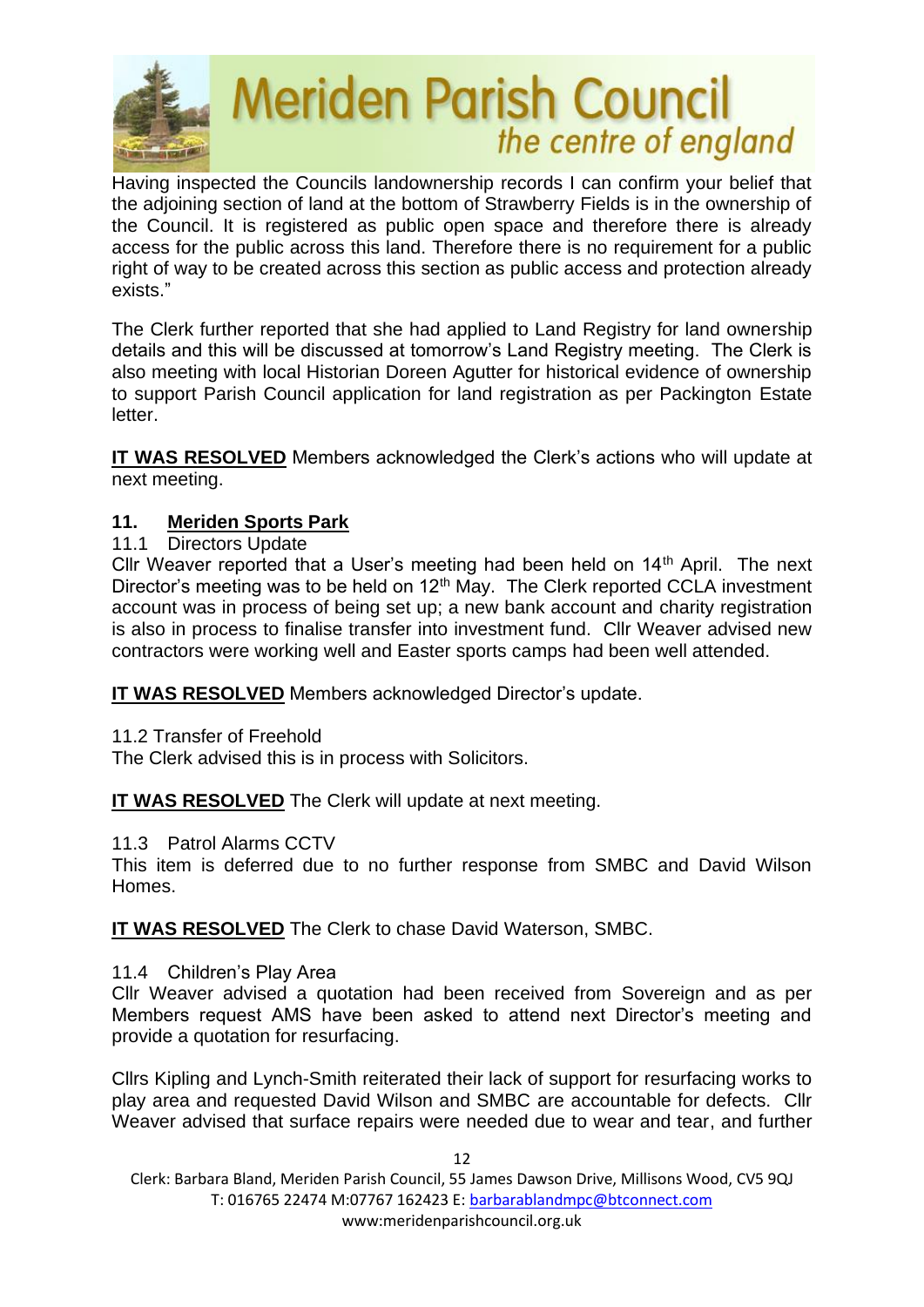

advised that Directors and the Clerk had exhausted the possibility DWH contractors carrying out remedial works outside of defects period.

**IT WAS RESOLVED** Members suggested this item be deferred to May meeting.

## 11.5 Packington Estate Options

The Clerk advised Mr Bob Williams has drawn up plans and sent them to Nick Barlow for consideration and await for the Estate's feedback.

**IT WAS RESOLVED** Cllr Kipling requested a letter of thanks be written to Bob Williams for his pro bono work on behalf of the Meriden Sports Park. The Clerk will follow up with Bob Williams and Nick Barlow.

*It is recorded that Cllr Lynch-Smith and Cllr Kipling said too much time was being spent on Sports Park business within Parish Council meetings. They suggested a summary update only be made by Directors at future meetings.* 

## **12. Planning Matters**

| 2014/590 New | News Express The<br>Green Meriden                   | Installation of shop fronts to<br>replace existing and to<br>provide disabled level<br>access.                                                                                                              |
|--------------|-----------------------------------------------------|-------------------------------------------------------------------------------------------------------------------------------------------------------------------------------------------------------------|
| 2014/649 New | Berryfields Farm,<br><b>Berkswell</b>               | Erection of one<br>primary/permanent<br>agricultural workers dwelling<br>with a detached double<br>garage.                                                                                                  |
| 2014/578 New | High Ash Farm, Lodge<br>Green Lane                  | Erect a livestock building.                                                                                                                                                                                 |
| 2014/574 New | High Ash Farm, Lodge<br>Green Lane                  | Erect an agricultural<br>workers dwelling house.                                                                                                                                                            |
| 2014/476 New | Meriden Quarry Area G<br>Birmingham Road<br>Meriden | Vary condition No 7 of<br>review of mineral<br>permission ref. 97/535 to<br>allow infilling of quarry void<br>with inert materials<br>(construction and demolition<br>waste) rather than colliery<br>spoil. |
| 2014/474 New | Meriden Quarry Area G<br>Birmingham Road<br>Meriden | Change of use of part of the<br>Area G quarry landfill site to<br>a recycling centre/facility for<br>the storage, crushing,                                                                                 |

12.1 Neighbourhood Planning Applications update for Members.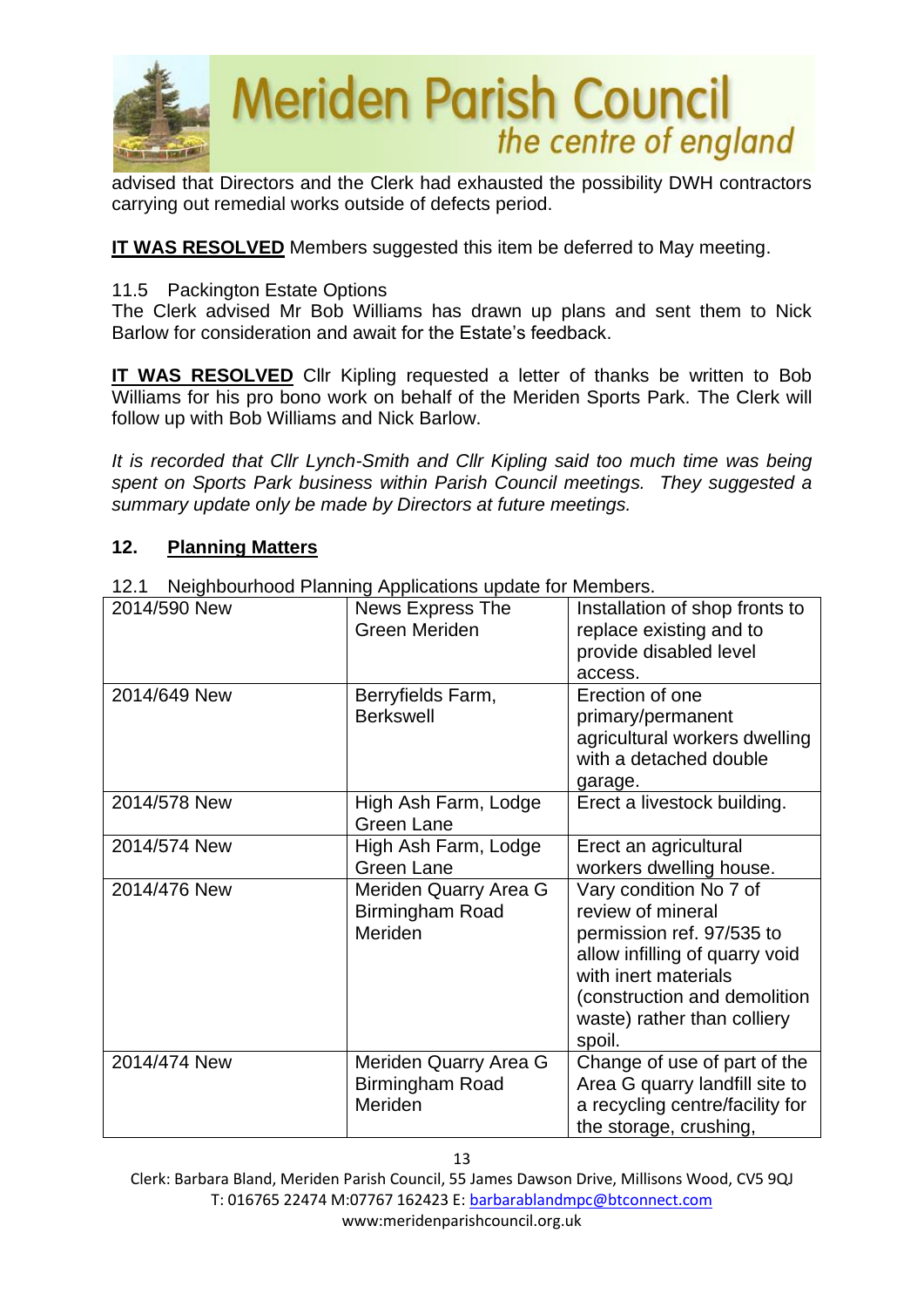

|                                                                                                                                   |                                             | screening and re-use of<br>selected construction and<br>demolition waste materials.                                                                                   |
|-----------------------------------------------------------------------------------------------------------------------------------|---------------------------------------------|-----------------------------------------------------------------------------------------------------------------------------------------------------------------------|
| 2014/473 New                                                                                                                      | Hollyberry End, Meriden                     | <b>Prior Notification for a steel</b><br>portal framed building to<br>replace existing.                                                                               |
| 2014/431 Waiting                                                                                                                  | <b>Fordson Farm Harvest</b><br>Hill         | Erect agricultural storage<br>barn with associated access<br>and driveway, new gates<br>and flanking fencing<br>(refused last year but<br>smaller scale application). |
| 2014/393<br>Full<br>Plans<br>Approval                                                                                             | 19 Bonneville Close,<br>Millisons Wood      | Single storey rear extension<br>and single story side<br>extension.                                                                                                   |
| 2014/364 Waiting<br><b>MPC</b><br>Independent<br>Arboriculturist's report sent<br>to Martin Saunders                              | Old School House, 200<br>Main Road, Meriden | Remove roots causing<br>hazard to pedestrians on<br>one horse chestnut tree                                                                                           |
| 2013/994<br>Refused<br>but<br>gone to Secretary of State<br>deadline<br>Appeal<br>for<br>comments<br>8<br>April<br><b>WAITING</b> | Pertemps Group<br>Limited, Meriden Hall     | New office building with<br>basement parking on site of<br>existing car park.                                                                                         |
| 2014/299 TPO Approval                                                                                                             | 6a Meriden Park Homes                       | Reduce height of hedge and<br>trim away from property                                                                                                                 |
| 2014/240 Full Plans<br>Approval                                                                                                   | 23 Strawberry Fields                        | Change of Use to residential<br>curtiledge                                                                                                                            |
| 2014/30 TPO Approval                                                                                                              | <b>Meriden Hall</b>                         | Fell Yew, Ash, Pine.<br>Remove damaged limbs<br>from Oak & Ash                                                                                                        |
| 2014/168 Full Plans<br>Approval                                                                                                   | <b>Meriden Mobile Home</b><br>Park          | Removal of conditions 3 & 4<br>and variation conditions 1<br>on 2013/508                                                                                              |
| 2014/167 Full Plans<br>Approval                                                                                                   | <b>Meriden Mobile Home</b><br>Park          | Retain 2 ancillary storage<br>sheds to 2 residential<br>mobile homes                                                                                                  |
| 2014/10 Waiting<br>Please note email<br>circulated 24/2 from Mr<br>Marshall.                                                      | The Grange, Main Road                       | <b>UPVC Doors Grade II bldg</b>                                                                                                                                       |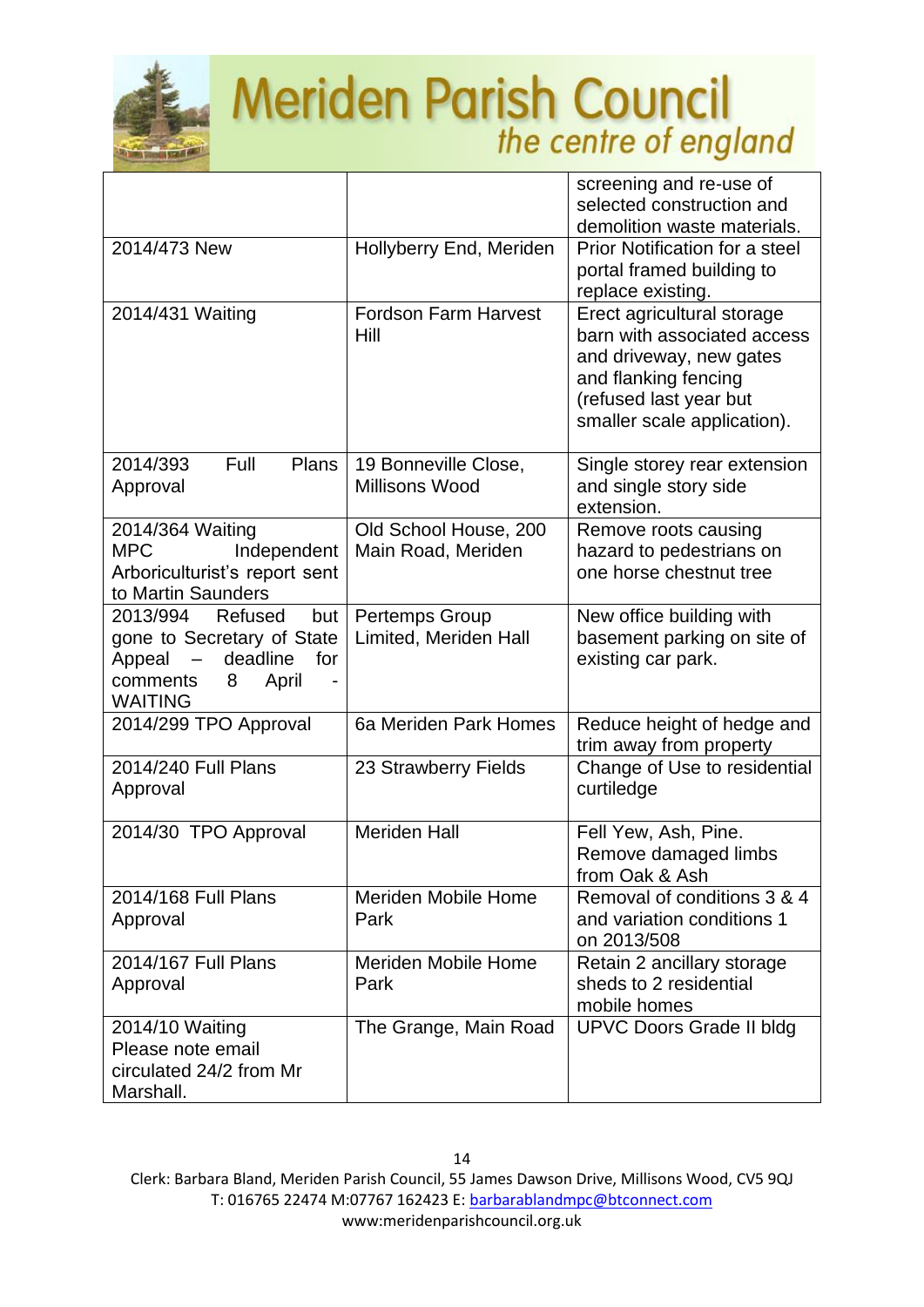

The Clerk advised that she had received several concerns from neighbours of Fordson Farm. Cllr Dicicco is aware of the issues and will take back to planning officers.

**IT WAS RESOLVED** The Clerk will continue notifying Members of Parish Notifications for and recording comments on planning portal.

#### 11.2 Jephson Housing

Cllr Weaver updated Members of situation and read letters received from Jo Welch of Jephson and Mark Collyer of SMBC requested by the Clerk asking for their point of view on this land; also to request a map showing public footpaths and right of way and point of access to the Firs and Census data comparing 2001 to 2011 for Meriden.

Cllrs Kipling and Lynch-Smith reiterated their opposition to any future development in greenbelt. Cllr Weaver advised that Solihull's Local Plan, the Parish Plan and Visual Design Statement all identified need for affordable housing for over 65's within Meriden Village and there was a definite need due to older people moving out of the Village as there was no suitable assisted housing available. Cllr Weaver further advised that Jephson owned the land in which they wish to develop linking to The Firs and expanding provision for older people assisted living and community care.

Cllr Lynch-Smith advised that there were public footpaths connecting Meriden Gate to bus stops on Birmingham Road and these should remain accessible. The Clerk was asked to follow up with David Keaney for public right of way. Jephson Housing has their Solicitor looking into footpaths and right of way across their land.

**IT WAS RESOLVED** A further update will be provided at next meeting. Jephson is looking into public right of way and making contact with owners of caravan storage site and garage regarding their future proposals to develop this site.

#### 12.3 Neighbourhood Plan

Cllr Weaver advised the benefit of moving forward with a Neighbourhood Plan stating that most of the work had been undertaken for the Parish Plan and Visual Design Statement. Cllr Lynch-Smith asked if Packington had a Parish Council and if not whether Packington is to be included within Meriden Parish. It was the opinion of Members that Packington should have its own Plan. Cllr Weaver proposed the Clerk contact Michael Wellock of Kirkwells who gave a presentation earlier in the year to provide a cost for pulling together the information already available for Meriden's Neighbourhood Plan.

**IT WAS RESOLVED** Members approved the prosposal and the Clerk was instructed to contact Kirkwells and obtain price for next meeting.

## **12. Parish Council Newsletter** Editorial Committee

Clerk: Barbara Bland, Meriden Parish Council, 55 James Dawson Drive, Millisons Wood, CV5 9QJ T: 016765 22474 M:07767 162423 E[: barbarablandmpc@btconnect.com](mailto:barbarablandmpc@btconnect.com) www:meridenparishcouncil.org.uk

15